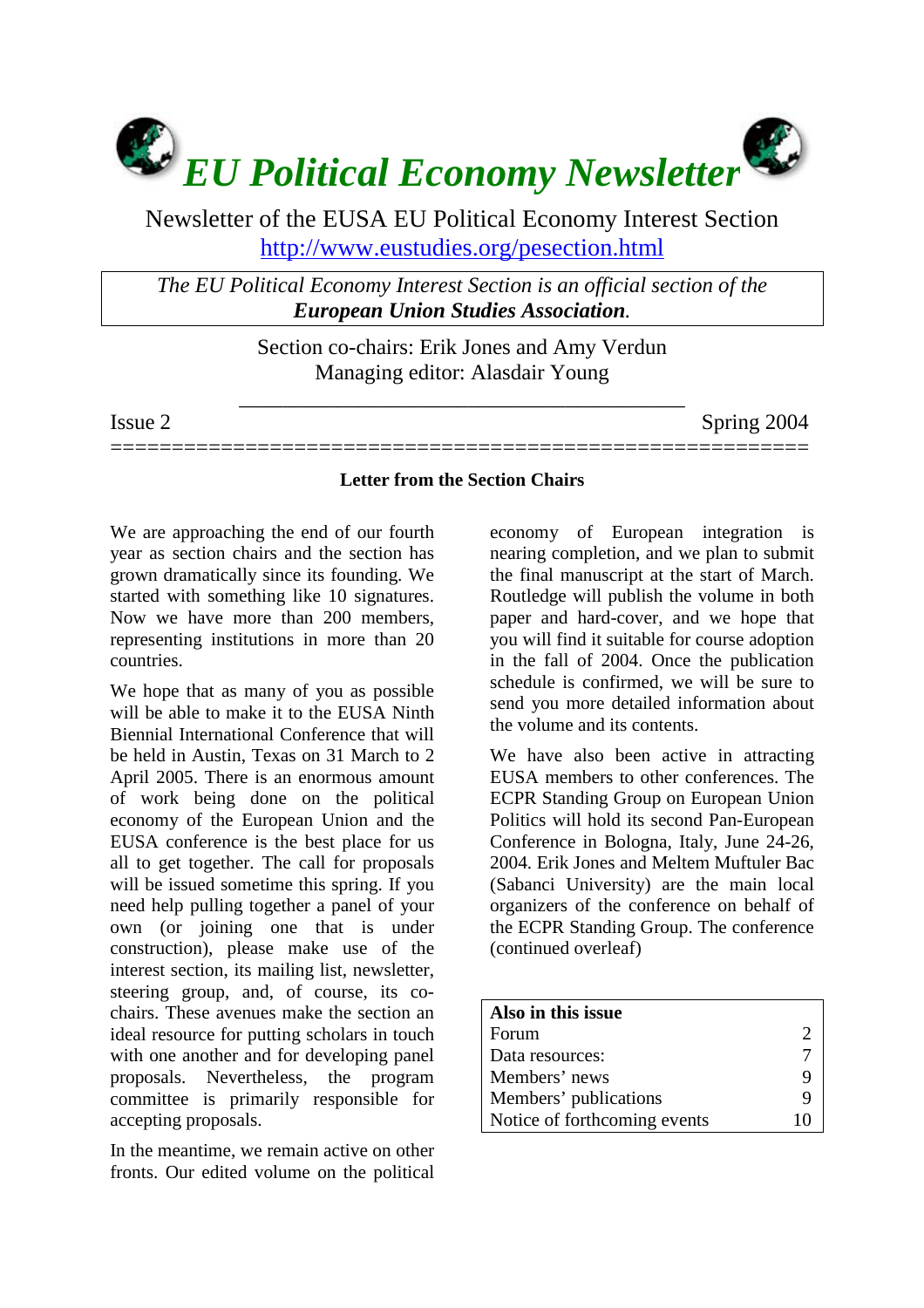is subdivided into fifteen so-called 'sections'. Amy Verdun and Francisco Torres are organizing the political economy section of the conference, and the number of proposals that they have received has been impressive. We hope many of you will be able to attend the conference even if you do not present. The conference details can be found at <http://www.jhubc.it/ecpr-bologna>and it is updated regularly.

Finally, we have approached the editors of the new on-line journal *European Political Economy Review* in order to see how we could establish some basis for closer cooperation between the journal and our interest section. We have been impressed with the quality of the journal in its first two volumes and would encourage you to take a look. You can find it on-line at [http://www.lse.ac.uk/collections/EPER/def](http://www.lse.ac.uk/collections/EPER/default.htm) [ault.htm.](http://www.lse.ac.uk/collections/EPER/default.htm)

Looking to the future, we have agreed with the management of EUSA to stand down as section chairs after the EUSA conference in Austin. As we noted in our

previous letter, the steering group that we put into place after the Nashville conference is providing ever more stable leadership. The newsletter has regularized communication. All that remains is to find candidates to take the organization into the future. We hope that you will regard this need to change the section chairs as a strong incentive to come to Austin and to participate in the elections that we will be holding. The group is only as strong as the participation of its members. We are proud to have brought the EU political economy interest section this far, but realize that new leadership is required to take the next step.

We very much look forward to seeing you all in Austin. Once again, please let us know if there is anything we can do to help you in responding to the call for papers.

### Sincerely,

Amy and Erik

# ========================================================= Review Forum

### **Turbulent Times for the Stability and Growth Pact**

#### **Mary Farrell, Forum Editor**

The European Union's Stability and Growth Pact, designed to ensure the smooth functioning of monetary policy by requiring governments in the euro-zone to limit budget deficits to no more than 3% of gross domestic product, came under severe criticism at the end of November 2003. For many observers, the failure of the Council of economics and finance ministers (Ecofin) to stick with the rules of the pact and impose sanctions on Germany and France, two countries about to breach the deficit rule for a third year running, was a reflection of a weakened commitment towards the pact.<sup>[i](#page-6-0)</sup> Barely a month later, the member states failed to agree on the draft

constitutional treaty proposed by the European Convention under the leadership of Valéry Giscard d'Estaing. As the EU approaches the date for the accession of ten new member states (all of whom are committed to euro entry in the future) the question is whether the difficulties in implementing the Stability and Growth Pact constitute a fundamental threat to the functioning of euro-area policy and ultimately to European monetary integration.

Monetary integration was never going to be easy. The Maastricht Treaty and the subsequent Stability and Growth Pact were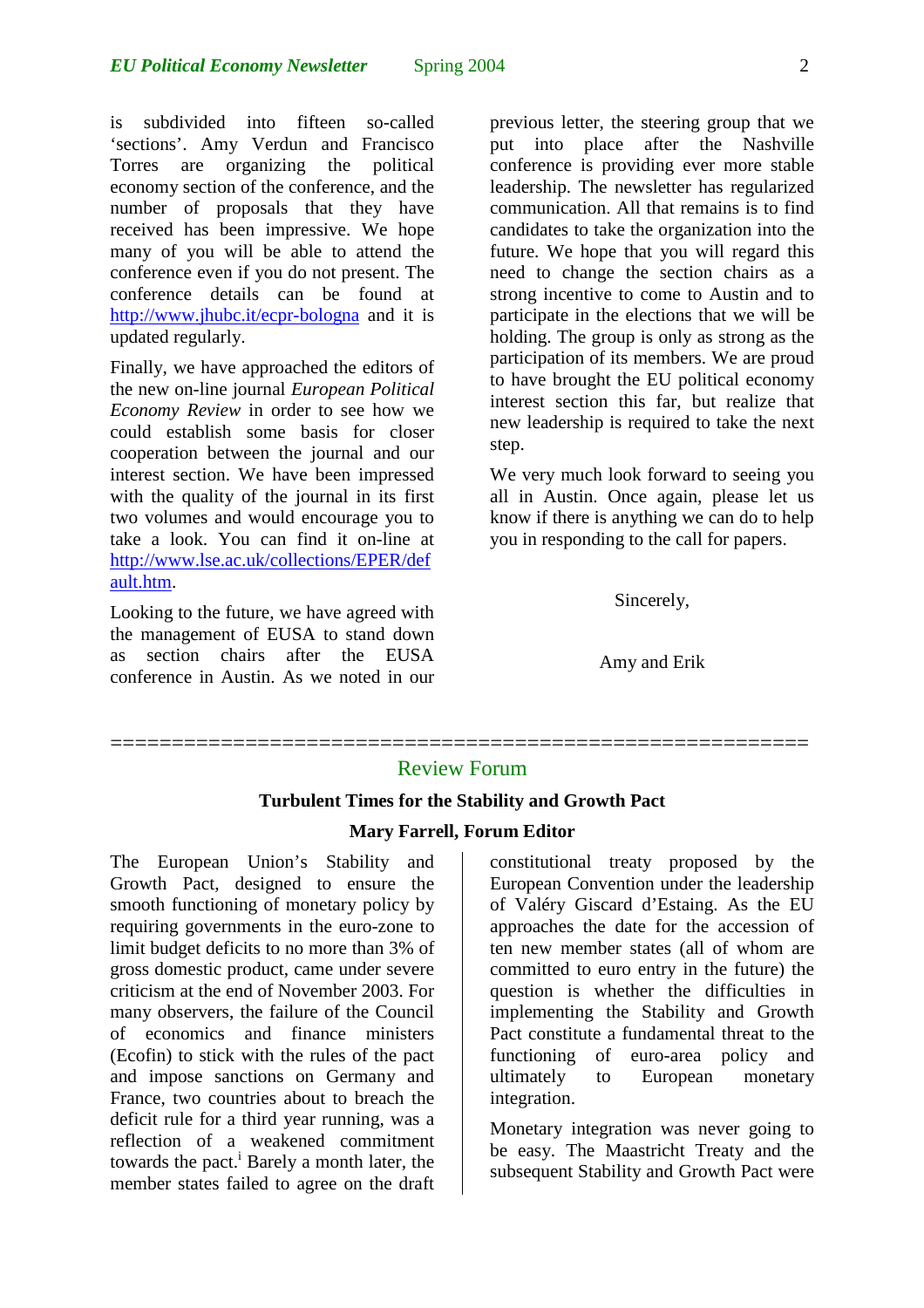both attempts to facilitate the process through institutional arrangements and binding political commitments by the member states. Despite the economic difficulties and recessionary conditions across Europe during the early 1990s, the member state governments made strenuous efforts to cut public spending, reduce debt and bring inflation under control in their national economies in order to meet the commitments of monetary integration.

From the beginning, the nature and pace of adaptation to monetary integration was uneven across countries and, even as governments took the necessary steps to bring public finances into line. Broad public support and national consensus over the future implications were never really considered.[ii](#page-6-1) The top-down nature of monetary policy-making in the individual countries and at the European level meant that opposition to fiscal rectitude was muted. These are not policy areas generally characterised by participatory democracy or by wide-ranging consultation beyond the narrow band of elite groups within government and financial/banking circles.

The objectives of the Stability and Growth Pact stem from the anticipated difficulties in keeping governments to the budgetary limits once the euro was adopted.<sup>iii</sup> The pact was intended to prevent budgetary deficits and to ensure sound management of public finances so as to avoid a situation where one member state's budgetary policy would adversely affect the other member states through higher interest rates, and ultimately impinge upon the economic stability of the euro area.

The European Commission is responsible for monitoring the implementation of the Stability and Growth Pact. Since 2001 a number of infractions of the pact's rules on budgetary policy have occurred, prompting the Council to issue warnings to Ireland in 2001 and to Portugal, France, and Germany in 2002. The budgetary positions of all these countries have subsequently deteriorated, and by the end of 2003 most of the larger euro-zone countries were in breach of the pact.<sup>iv</sup>

It is not surprising then that the Ecofin Council's decision not to impose sanctions under the excessive deficit procedures called into question the very sustainability of the pact and renewed debate over the reform and future of the arrangement.<sup>[v](#page-6-4)</sup>

What is the current problem with the Stability and Growth Pact? Is it simply a question of the technical content of the arrangement, and the difficulty of keeping governments within the fiscal constraints? Or is the problem a more fundamental one related to the underlying premise upon which the arrangement is based, namely the assumption that stability and growth are possible within a single policy framework?

The rationale for having common rules on budgetary policy is to prevent deficit spending by one country increasing inflation, and hence forcing the European Central Bank (ECB) to raise interest rates. $\overline{v}$  This is a perfectly reasonable position in the context of the overall aim of stability. In practice, the euro-zone has succeeded in maintaining price stability, although inflation hovers above the range set by the ECB.

The real problem lies with growth, and it is here that the European economies have failed to reach their targets. Economic growth is desirable in itself, but it is also essential to the continued ability of the member states to operate within the guidelines and strictures of the Stability and Growth Pact. In particular, for governments to increase public spending over the medium to long-term and still remain within the 3% limit on public deficits, it is estimated that annual economic growth would need to average around  $5\%$ .  $\frac{v_{ii}}{v}$  So far, none of the European economies has growth rates anywhere near this level.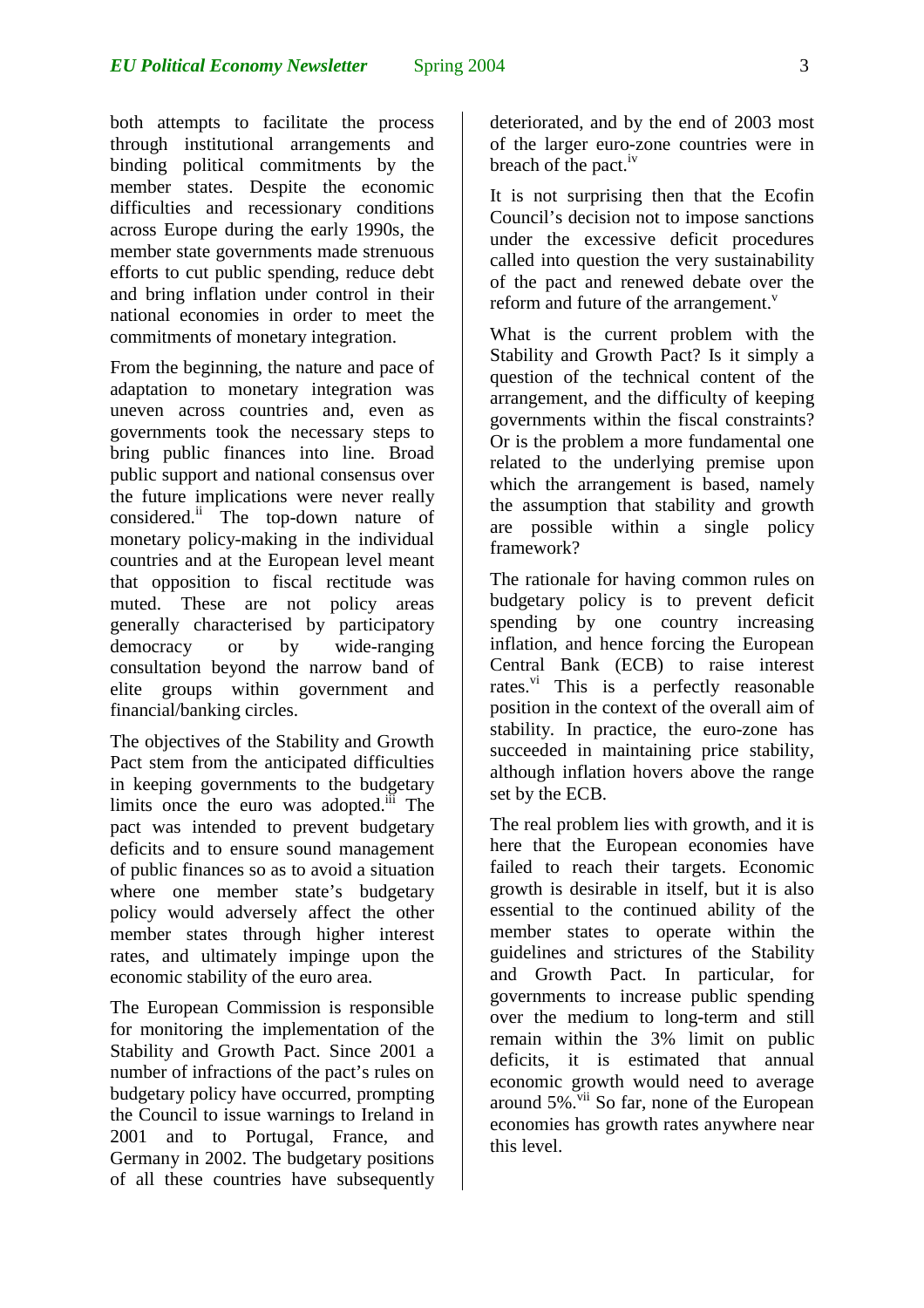Many of the deficit-prone countries have argued that the obligation to cut public spending adversely affects economic growth at the very time when it is most needed, in the downswing of the economic cycle. Instead of having to cut public spending under the deficit rules, there is a growing support for allowing countries some leeway in public spending, particularly to support structural reforms and for capital investment. Critics of this position say that the Stability and Growth Pact does not prevent governments from investing, provided they can raise enough in taxation to cover such expenditure. On the other hand, there is the problem of defining and identifying what public spending is for investment and what should be categorised as current expenditure. This is indeed not a new problem, and member state governments have resorted to creative accounting in their public finances since the plan for monetary union was first mooted. So, growth is needed to keep European member state governments within the straitjacket of the deficit rule.

There is a second reason why growth is significant – it relates to the structural and demographic conditions within the member states. Across Europe the dependency rate for the population aged 60 and over is expected to rise and birth rates to continue to fall. With more retired people and fewer people of working age, European governments will have increasing difficulties in meeting their rising commitments on pension liabilities while remaining within the strict guidelines of the Stability and Growth Pact.

Without economic growth over the longterm, the dilemma will be where to make the cuts, and who to target in assuming the burden for the state's conflicting set of responsibilities. Currently, the European countries finance pension payments out of tax revenue with up to one-fifth of public spending being allocated to pensions and healthcare. While Britain has gone some way to changing the funding system towards private pension provision, very few of the other countries have followed the same route. The British case also highlights the pitfalls of privately-funded pension arrangements, and particularly the need for greater regulation and stronger governance to guarantee future entitlements.

Pension reform is one area of policy that will need to be addressed if the Stability and Growth Pact is to continue to operate in the future. The other broad area of concern is that of structural reform. European governments declared their commitment to structural reform at the Lisbon summit meeting in 2000, with the aim to establish the European Union as the leading global, knowledge-based economy by 2010. Progress towards the achievement of the Lisbon Strategy goals, however, has been slow – structural reforms in the labour and goods markets, improved productivity and technological innovation have still to be realised.<sup>viii</sup>

These are worthwhile goals for any and all of the European countries – the underlying argument for structural reform rests on the need to make labour markets more flexible (hence leading to higher employment) and more competitive (through greater productivity) – yet there is a tendency to regard growth as being directly attributable to the degree of market flexibility. However, modern growth theory suggests that other factors play a part, including the quality of labour, and the quality and quantity of the physical and technical infrastructure. This means that growth factors are closely bound up with public investment levels through the education system, the technological and innovation system, and the stock of physical infrastructure in a country.

The Stability and Growth Pact was not the result of any detailed academic discussion. Nor indeed was it discussed or debated widely at the national level, with different social groups and the broad spectrum of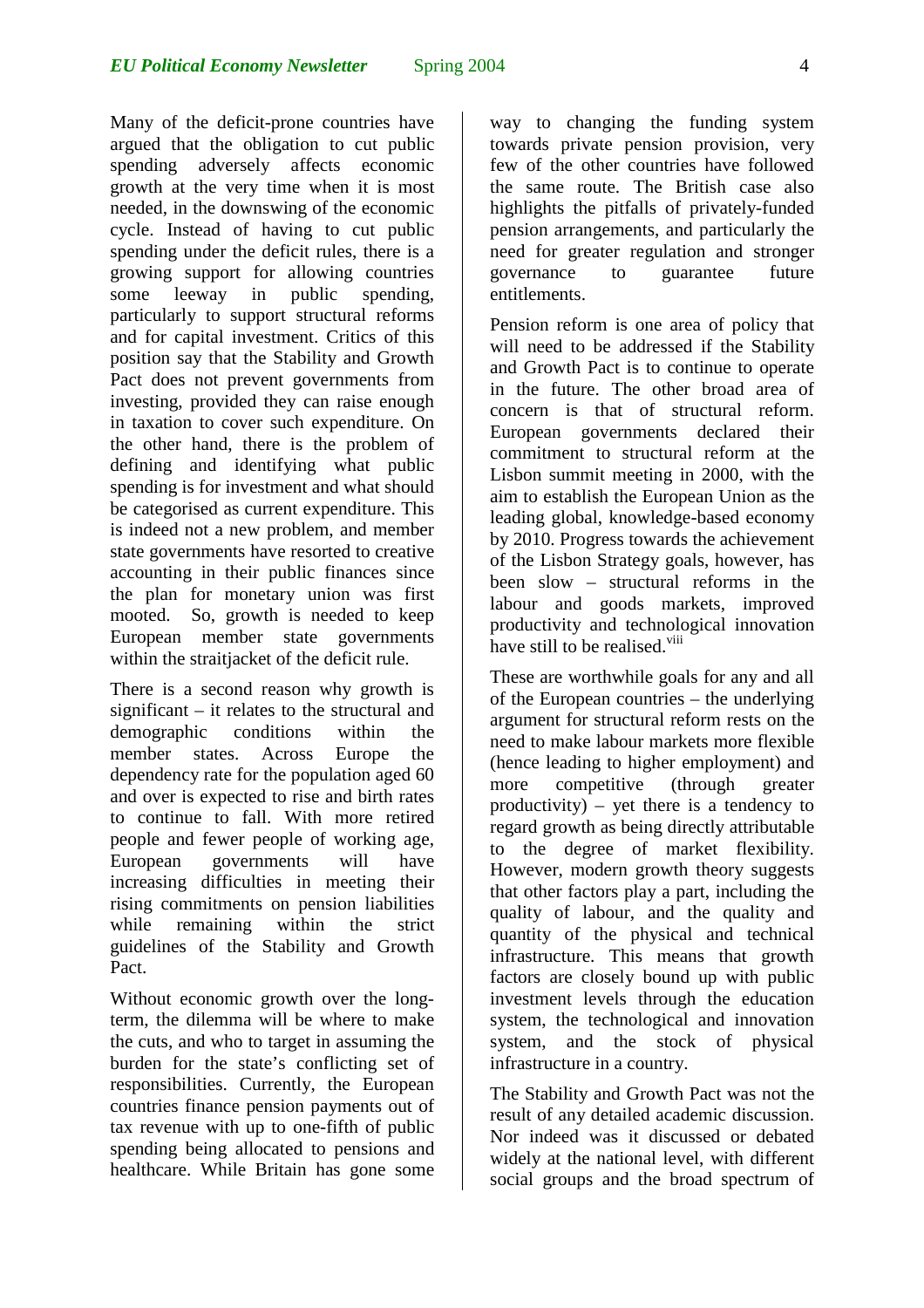political opinion seeking to make an input and defend their particular interests, and collectively reaching a form of consensus on the nature, substance and rationale for the pact. Instead, it was a pragmatic response to the concerns of many (especially in Germany) that EMU would lead to inflation, and was very much a topdown decision.

The real import of the Stability and Growth Pact is only now becoming apparent, as national interests across the member states begin to face the consequences of the cutbacks and limitations upon public spending. What was limited opposition is now building up into a debate among economic analysts, politicians, and representatives of business and social groups.

Discussions over the reform of the pact had already begun before the end of  $2002$ <sup>ix</sup> Much of the reform proposals centre round the technical nature of the pact, and in particular the 3% rule. The argument is that the rule is arbitrary without any sound economic rationale, and is inflexible with regard to the conditions prevailing in the particular national economies.

One reform option to consider would be to replace the 3% deficit rule with an institutional reform index, to reflect the functioning of national fiscal institutions and how well a country is faring against the others – particularly with regard to the reform (i.e., privatisation) of public enterprises, pension systems, unemployment and disability reform, and the revenue sharing arrangements between the different levels of government. Currently, the Stability and Growth Pact focuses on short-term commitments and disregards structural reforms, treating equally countries with different mediumand long-term budgetary prospects and debt levels. Consideration is now being given to making the pact more flexible, more symmetrical, and to allow for more public investment.

Over the next few months, debate over the Stability and Growth Pact will continue, and the Commission has promised an early report on possible reform options. In the meantime, the European Court of Justice will decide on the decision by the Ecofin Council not to adopt sanctions against Germany and France.

It is likely that the precise reforms eventually put forward for adoption by all the countries will be technical and relate to quantitative measurements and surveillance mechanisms. Generally, the EU has a preference for tinkering at the edges rather than opting for a radical and fundamental overhaul of the system. It will not be enough.

Enlargement will constitute an ongoing challenge to the Stability and Growth Pact. All the new countries will join the euro at some point and become subject to the strictures on fiscal management. Public investment and spending levels vary considerably across the acceding states, and these countries will continue to require sustained public investment over the medium- to long-term in order to support growth as well as the convergence with EU-15 levels of development. Consequently, existing tensions in the operation of the pact are likely to continue within the enlarged community, making the issue of reform more than simply a question of tweaking the technical features of the arrangement.

We are witnessing the re-emergence of domestic interests in the contemporary phase of European integration. The trouble over the Stability and Growth Pact is the outcome of a hardening of national interests, and part of the wider pattern that includes the failure to agree the draft constitutional treaty, and the criticism by many EU member states of the minisummit meeting in Berlin between Germany, France, and Britain in February 2004.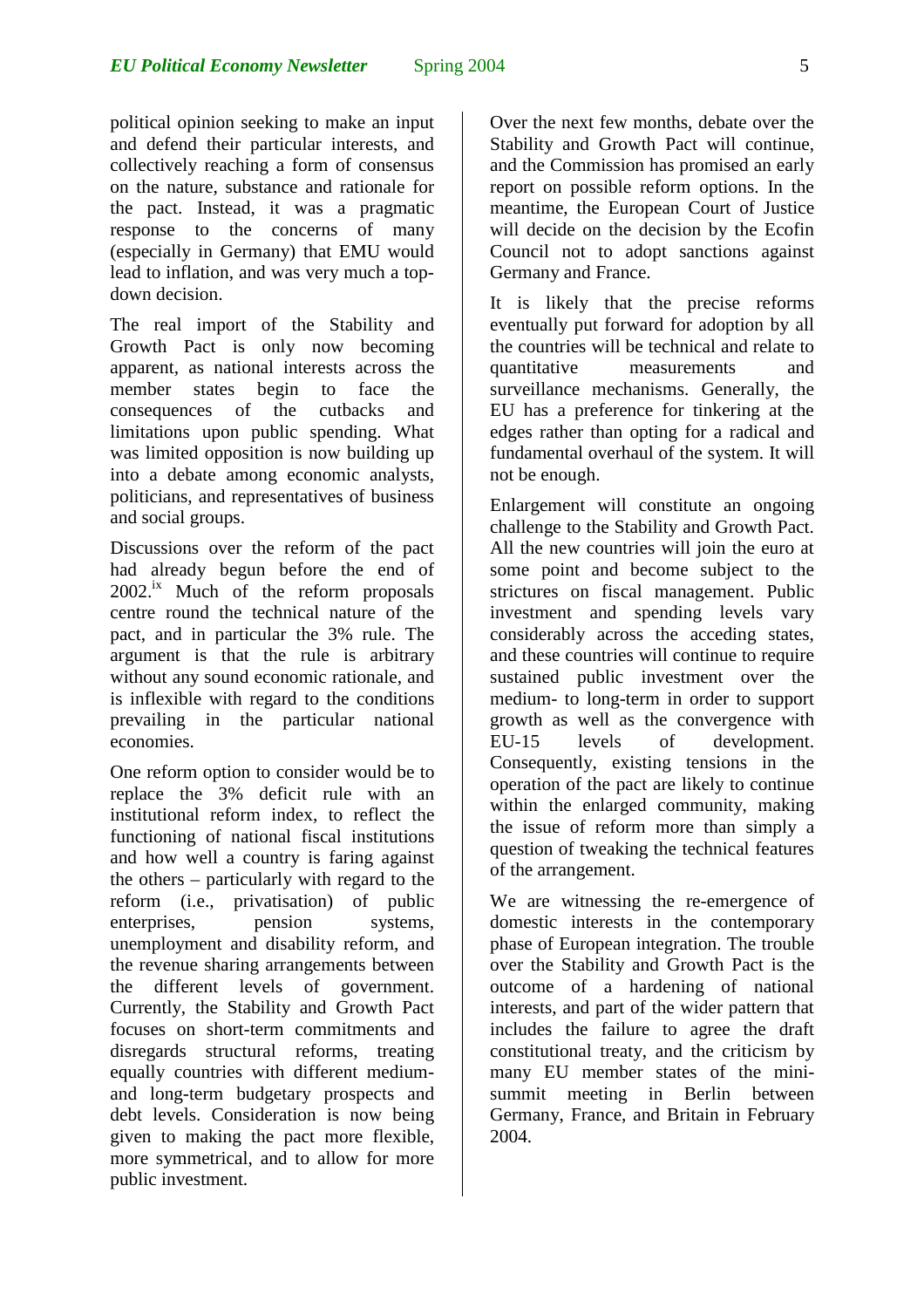The discord over the Stability and Growth Pact, like the draft constitutional treaty, has brought to the surface differences in the interests of the large and small states. These interests diverged during 2003 as many small states demand the equal application of the rules on fiscal management.

In addition, there are differences over key issues of economic ideology. This is an extra complication in trying to understand the path towards cooperation and integration, since the small-big country divide does not allow for a simple compartmentalisation of national perspectives and preferences with regard to the emerging European Union economic model. For instance, the Dutch, Estonian, Italian, Polish, Portuguese and Spanish governments, which signed a letter to the Irish presidency calling for the Stability and Growth pact to be administered equally, all support more flexible labour markets, yet the grouping comprises both small and large states. Their priorities relate to more and better employment, innovation and technological development, macro-economic stability, enhanced regulation and competitiveness. These priorities are shared by the majority of the EU-15 member states.

What is still in doubt is the capacity of the EU to reconcile the different and sometimes conflicting perspectives over the key issues of economic ideology, and to arrive at some consensus over the nature of the European model of capitalism. This is a political question, and the answer to it will determine future policy choices and long-term priorities with regard to macroeconomic stability, economic growth, and the state-market mix in the European economic space. More immediately, the failure to address this political question will limit the capacity of European leaders to agree on more technical/economic questions such as the rules for a Stability and Growth Pact that could serve both the objective of macro-economic stability and the credibility of the political, economic, and institutional communities that must ultimately implement the agreement.

#### Notes:

 $\overline{a}$ 

<sup>i</sup> The *Economist* (29 November 2003) reported the decision of the EU finance ministers rather dramatically as the 'death' of the Stability and Growth Pact.

ii For an excellent account of the wider political economy considerations see R. Youngs, 'The Politics of the Single Currency: Learning the lessons of Maastricht', *Journal of Common Market Studies*, 37/2, 1999, 295-316.<br>iii Implementation of the pact was based upon

annual multilateral surveillance of member state budgetary policies, with the requirement that each country frame its economic policies in accordance with broad economic policy guidelines prepared annually by the Council on a proposal from the Commission. The procedures for dealing with a country experiencing an excessive deficit, include issuing a warning and, subsequently, requiring a deposit that could be retained as a fine should the country not cut its deficit.

iv For an up-to-date position see K. Barysch, 'A Pact for Stability and Growth,' London, Centre for European Reform, 2003.

v European Commission President Romano Prodi's widely reported criticism that the pact is a static instrument that does not help growth, did nothing for the credibility of the arrangement. Commissioner for Economic and Monetary Affairs Pedro Solbes has promised a reform document in the coming months.

 $\theta$ <sup>vi</sup> In the early 1990s different policies and economic conditions among the European countries produced monetary instability. At that time Germany raised interest rates to counter the inflationary pressures associated with the post-unification boom. The Dmark was effectively the anchor currency within the Exchange Rate Mechanism (ERM), and the German interest rate increase precipitated a rise in interest rates in the other member states in order to prevent capital outflows, which would have caused their currencies to lose value relative to the D-mark. Unlike Germany, however, the other countries were experiencing recession, and higher interest rates only exacerbated the situation.

vii W. Buiter, G. Corsetti, P. Pesenti, 'Excessive Deficits: Sense and Nonsense in the Treaty of Maastricht,' *Economic Policy*, 8/16, 1993, 57-100.

viii O. Issing, 'On Macro-economic Policy Coordination in EMU,' *Journal of Common Market Studies, 40/2, 2002, 345-358.*<br><sup>ix</sup> See the contributions in *Intereconomics*,

January/February, 2003.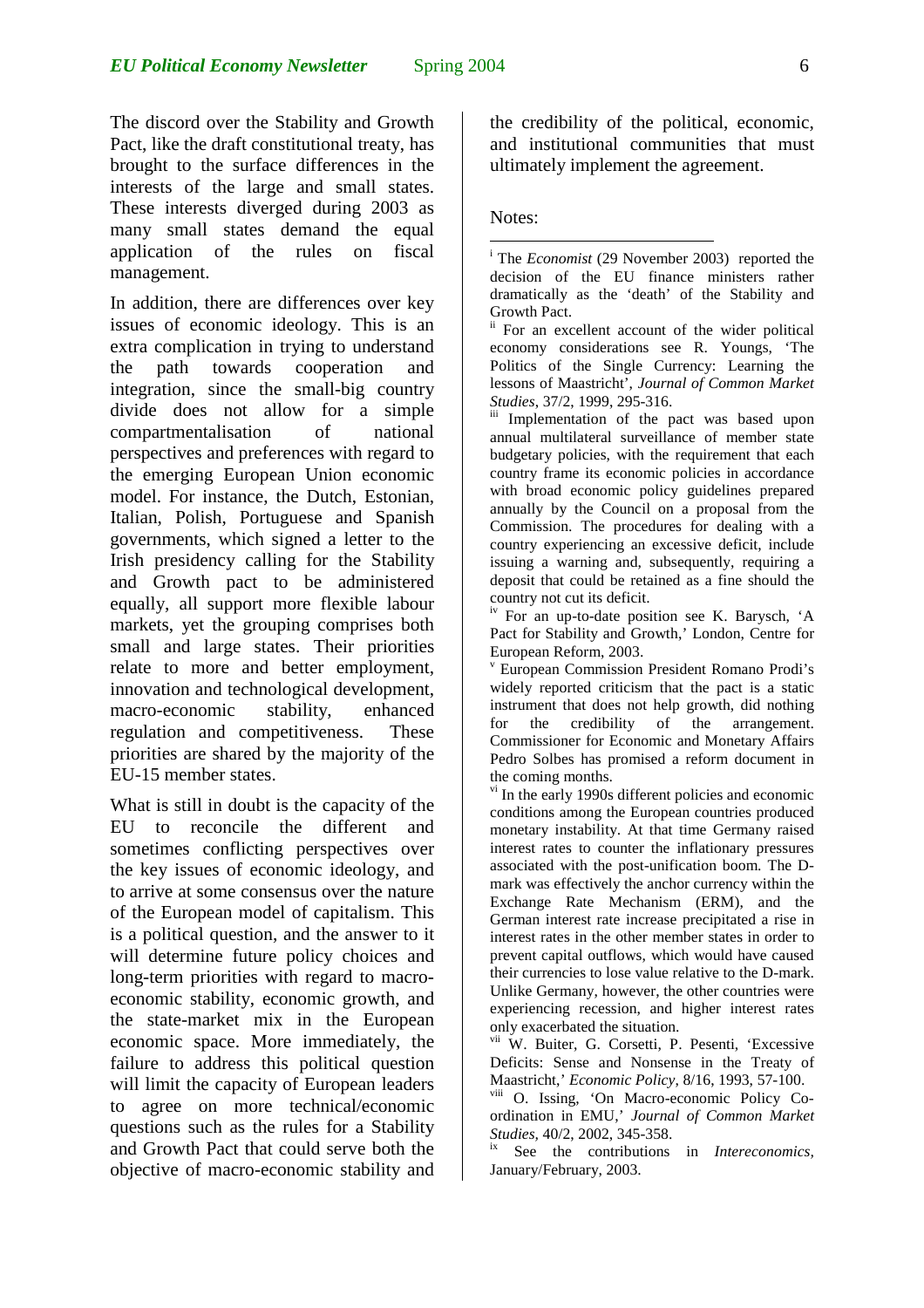## Data Resources Review

### **EUpolitix**

#### Tal Sadeh

EUpolitix.com is a new internet service of EU-related news, with a guide to all EU legislation in the pipeline, interviews and a bank of regularly updated public affairs positions from non-governmental organisations, trade associations and corporations. EUpolitix.com also provides coverage of EU events, from major political struggles, to minute changes in obscure draft regulations. All this information is provided in four ways: a general news section (News), a technical legislation section (Legislation Watch), information by third parties (the Forum) and e-mail attachments (the Bulletins).

The News section provides some 15 new stories a day, 200-500 word each. Stories include interviews with policy makers (such as commissioners and ministers), currency market updates, and reports on developments in the EU's foreign relations, deliberations in the European Parliament, decisions of EU regulators and policy reviews. Each story provides the user with references to other stories on the same topic, as well as links to relevant Forum mini-sites (see below).

Legislation Watch contains updates on pieces of legislation going through the EU decision-making process, sorted into 30 issue areas and containing more than 400 stories at any one time, according to EUpolitix.com. For each piece of legislation there is a simple summary of the proposal, and a constantly-updated timeline of its progress through the institutions, with links to the relevant official documents.

The Forum contains mini-sites for anyone wishing to make their views on EU policy known. Forty-three organizations (Forum members) use the Forum list public affairs information. The members include commercial companies in a variety of

<span id="page-6-3"></span><span id="page-6-0"></span>industries and markets (such as Barclays, Levi Strauss, Microsoft, and Volvo), NGOs and charities, diplomatic missions (such as the United States Mission to the European Union), various trade and industry associations.

<span id="page-6-8"></span><span id="page-6-7"></span><span id="page-6-4"></span><span id="page-6-1"></span>The information provided can involve a description of what the organization does, its views on relevant policies and legislation, pertinent press releases and policy briefings. In addition, a tab on the EUpolitix.com website's menu allows the user to access interviews with officials of such organizations. For example, Volvo details its position on the Kyoto Protocol and how it would be affected by it. Barclays provides evidence it submitted to the House of Lords committee inquiring into the EC's Financial Services Action Plan. ITV1, a commercial television channel in Britain, posts a series of documents reflecting its position on a communication bill the British government is considering. The Amsterdam Group - an alliance of European producers of beers, wines and spirits -- provides a thorough overview of the regulatory environment for advertising alcoholic beverages in Europe, including in the acceding countries. The International Fund for Animal Welfare (IFAW) details its actions to promote EUwide fisheries measures to protect harbour porpoises.

<span id="page-6-6"></span><span id="page-6-5"></span><span id="page-6-2"></span>EUpolitix.com also provides three free daily e-mail bulletins to interested users. The Morning Bulleting is a summary of major news stories and a list of meetings and sessions in the EU's institutions (these can be accessed also trough EUpolitix.com's homepage). The Press Review is a review of Europe's most influential newspapers, such as the *Financial Times*, *Le monde*, *Le Figaro*, and *Corriere della sera*, as well as smaller newspapers, such as Romania's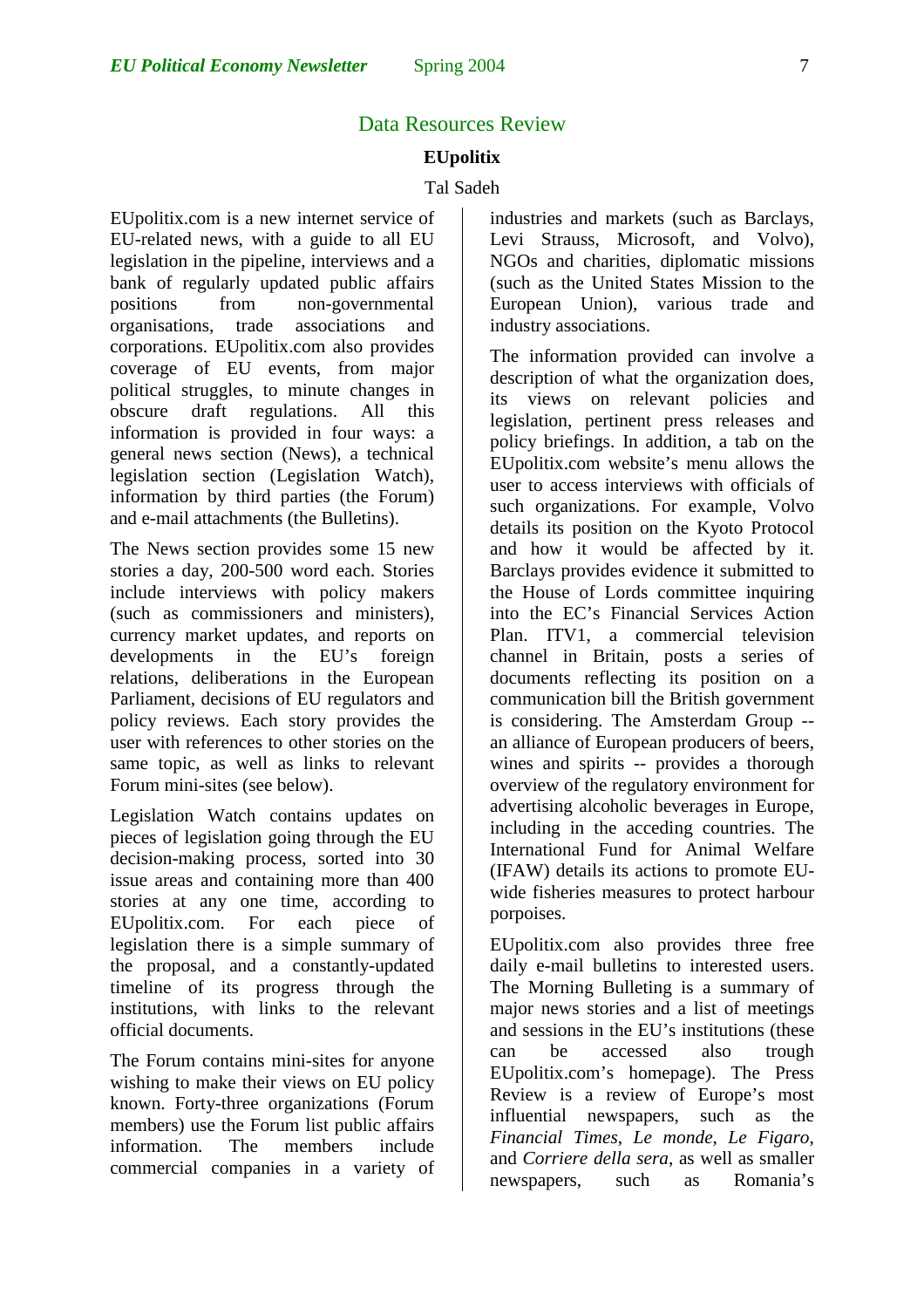*Hospodarske noviny*, carrying important local stories. It is basically a menu referring the user to a page on EUpolitix.com's website, which includes headlines and links to websites of relevant newspapers. This page cannot be accessed any other way. An evening bulletin – Tomorrow's Agenda – summarizes the day's news and the next day's institutional agenda (also accessible through EUpolitix.com's website).

In addition to these services EUpolitix.com also provides a series of one-day seminars on the decision-making process within European government (accessed by the 'training' tab).

EUpolitix.com's home page presents the recent news stories and interviews, special reports (such as on the new Commission of 30), press reviews, and the current week's agenda of the different EU institutions. The home page also refers the user to reports on recent action taken by Forum members with respect to EU activity and legislation. Recently, for example, there was information on responses by MEPs and human rights organizations to the French National Assembly's decision to ban headscarves and all religious symbols from state schools.

A search engine binds the news, legislation, interviews and forum members together with contextual links to relevant parts of the site. Thus, a news item on the EU savings tax plans is accompanied by links to the relevant legislation summary, previous news articles on the subject, any interviews that might have discussed it, and the relevant policy positions of forum members. Users can search by organization, policy sector or subject area to find out the views of the Forum, as well as related news and legislation.

The services provided by EUpolitix.com are disappointing at times. For example,

=========================================================

quite a few of the Forum members provide mundane advertisements and public relations material, with very little information about how they engage with the EU, its institutions and other relevant actors, or what their opinions and actions are with regard to specific policies and legislation. The interviews are mostly of a public-relations character rather than the investigative journalism type. Also the links to Forum members' mini-sites from the news and the legislation sections could do better to direct the user to specific actions by members rather than their homepages.

Legislation Watch is very useful for anyone researching a specific issue area, but its list of recent stories is out of date, the latest having been filed in December 2003. Also, the institutional agenda could provide greater detail.

On the whole, however, EUpolitix.com is a gold mine and potentially a very powerful source of information for students of policy, decision-making and legislation processes in the EU. Given that this is a relatively new service (no data dating before May 2003 was found on the website) its weaknesses can be excused.

The services are provided in English and in French, and are free to access. According to EUpolitix.com the source of income which enables the service to be free is Forum members' annual membership fees. EUpolitix.com is part of the Parliamentary Communications Limited (PCL) group, which also comprises *The House Magazine* and *The Parliament Magazine* (British parliamentary journals) and ePolitix.com (a British parliamentary-news internet site). For more information contact [info@eupolitix.com](mailto:info@eupolitix.com) or +32 2 285 0819.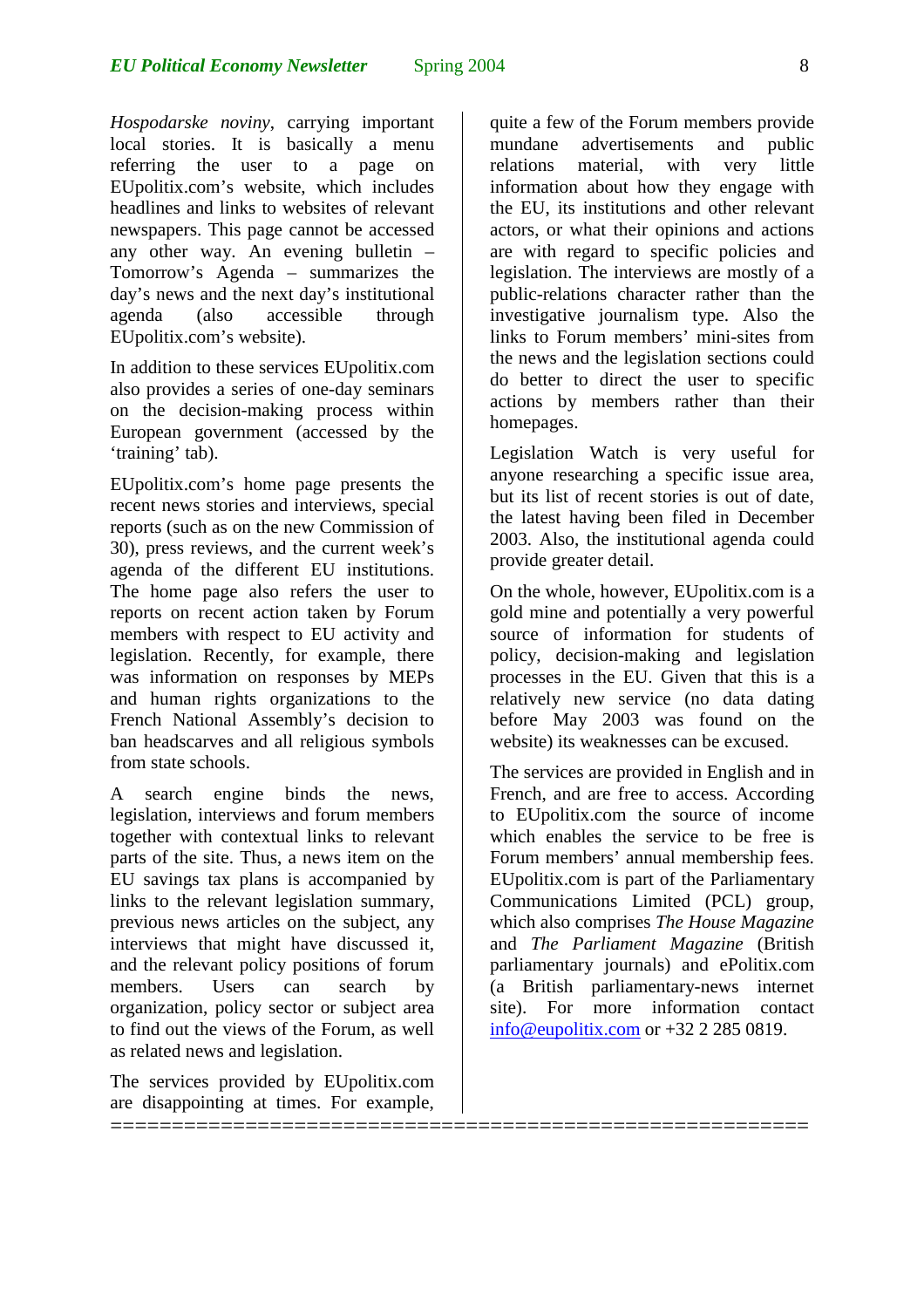**Tal Sadeh** was elected to Tel Aviv University's senate.

**Alfred Tovias** received a grant from the FEMISE Network, financed by the European Commission, to lead a joint

project involving 5 researchers from the Hebrew University (Israel) and Yildiz Technical University (Turkey) on 'The Potential of Economic Cooperation among MENA countries.'

## Members' Recent and Forthcoming Publications

**Michele Chang**, *Realigning Interests: Crisis and Credibility in European Monetary Integration*, Palgrave Macmillan, June 2004.

**Rainer Eising**, 'Interest Groups: Opportunity Structures and Governance Capacity,' in Kenneth Dyson and Klaus H. Goetz (eds), *Germany, Europe and the Politics of Constraint*, Oxford University Press 2003 (Proceedings of the British Academy 119), 147-72.

**Rainer Eising**, 'Multi-level Governance and Business Interests in the European Union,' *Governance*, 17/2, 2004, 211-45.

**Michael P. Gerace**, *Military Power, Conflict and Trade*, Frank Cass, 2004.

**Johan Lembke**, *Competition for Technological Leadership: EU Policy for High Technology*, Edward Elgar, 2002 (USA, 2003).

**Johan Lembke**, 'Strategies, Politics and High Technology in Europe,' *Comparative European Politics*, 2003, 1, 253-75.

**Tal Sadeh**, 'Israel and a Euro-Mediterranean Internal Market,' *Mediterranean Politics*, 9/1, 2004, 29-52.

**Tal Sadeh**, 'Some Trade Effects of the EMU Process on Israel,' in Efraim Karsh (ed.), *Israel: The First Hundred Years - Volume IV Israel in the International Arena*, Frank Cass, 2004, 156-76.

**Alfred Tovias**, 'The Southern European Economies and European Integration,' in A. Costa Pinto and N. Severiano Teixeira (eds), *Southern Europe and the Making of the European Union*, Social Sciences Monographs-Columbia University Press, 2002, 159-81.

**Alfred Tovias**, 'Israeli Policy Perspectives on the Euro-Mediterranean Partnership in the Context of EU Enlargement,' *Mediterranean Politics*, 8/2-3, 2003, 214- 32.

**Alfred Tovias** and R. Al Khouri, 'An Empirical Investigation of the Potential Economic Effects of a Bilateral Free Trade Area Agreement Between Israel and Jordan in the context of the Euro-Mediterranean Partnership,' EUI Working Papers, RSC No. 2003/11.

**Alasdair Young**, 'The Incidental Fortress: The Single European Market and World Trade' *Journal of Common Market Studies*, 42/2, June 2004